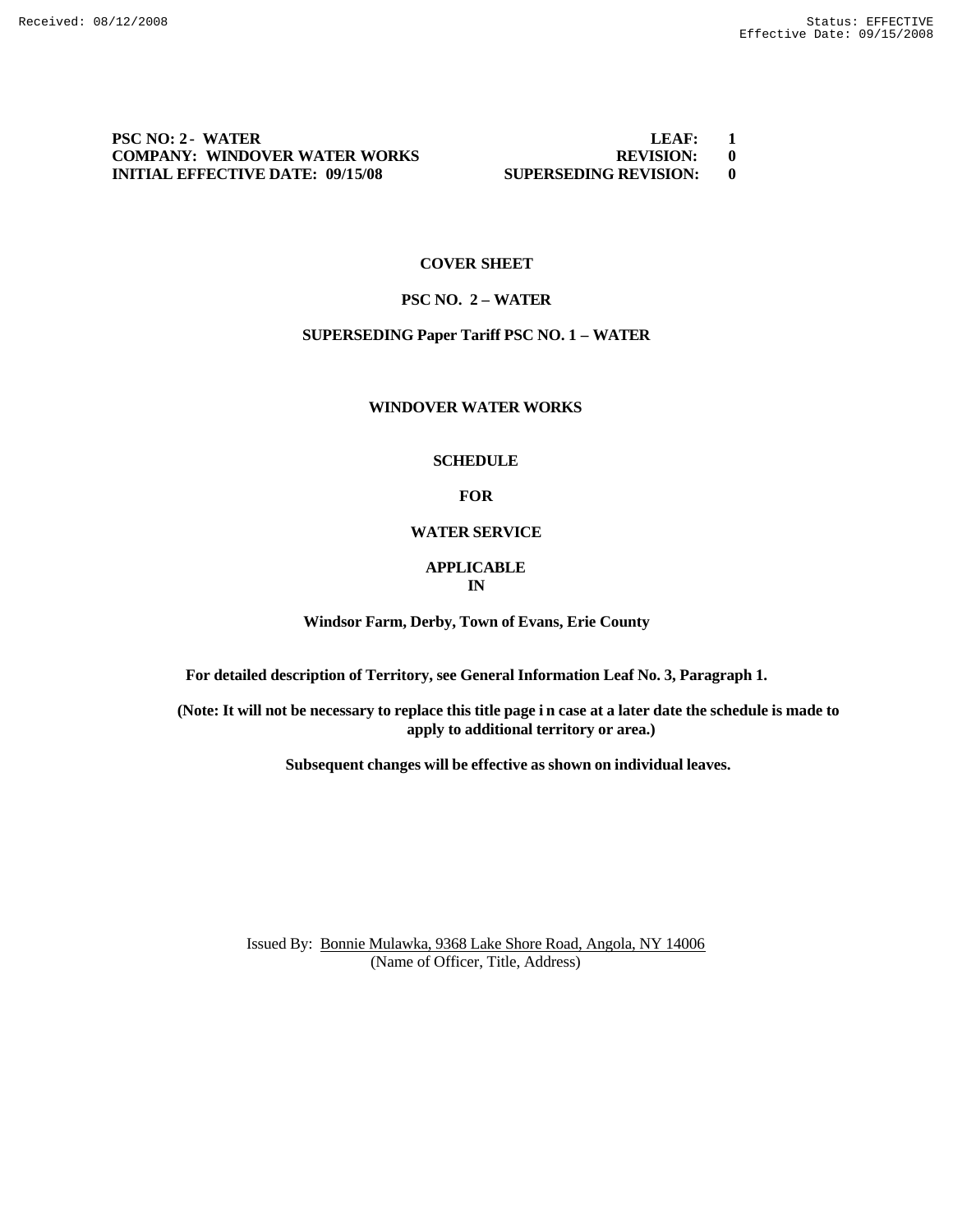# **PSC NO: 2 - WATER COMPANY: WINDOVER WATER WORKS<br>INITIAL EFFECTIVE DATE: 09/15/08**

| LEAF:                        |  |
|------------------------------|--|
| <b>REVISION:</b>             |  |
| <b>SUPERSEDING REVISION:</b> |  |

### **TABLE OF CONTENTS**

|     | <b>GENERAL INFORMATION</b>                                 | <b>LEAF NO.</b> |
|-----|------------------------------------------------------------|-----------------|
| 1.  | Territory                                                  | 3               |
| 2.  | Application for Water Service                              | 3               |
| 3.  | Deposits - Security                                        | 3               |
| 4.  | Deposits - Interest                                        | $\overline{4}$  |
| 5.  | Deposits - Return                                          | $\overline{4}$  |
| 6.  | Deposits - Other                                           | $\overline{4}$  |
| 7.  | <b>General Rules</b>                                       | $5 - 6$         |
| 8.  | Metered Service                                            | $6 - 7$         |
| 9.  | <b>Unmetered Service</b>                                   | $\tau$          |
| 10. | <b>Extension of Mains</b>                                  | $\tau$          |
| 11. | Discontinuance of Service - Non-payment                    | $7 - 8$         |
| 12. | Discontinuance of Service - Other                          | $8 - 9$         |
| 13. | Discontinuance of Residential Service - Special Procedures | 9               |
| 14. | <b>Deferred Payment Agreements</b>                         | 9               |
| 15. | <b>Complaint Handling Procedures</b>                       | 10              |
| 16. | <b>Restoration of Service</b>                              | $10 - 11$       |
| 17. | <b>Interest on Customer Overpayments</b>                   | 11              |
| 18. | Regulation                                                 | 11              |
|     |                                                            |                 |

**RATES** Service Classification No. 1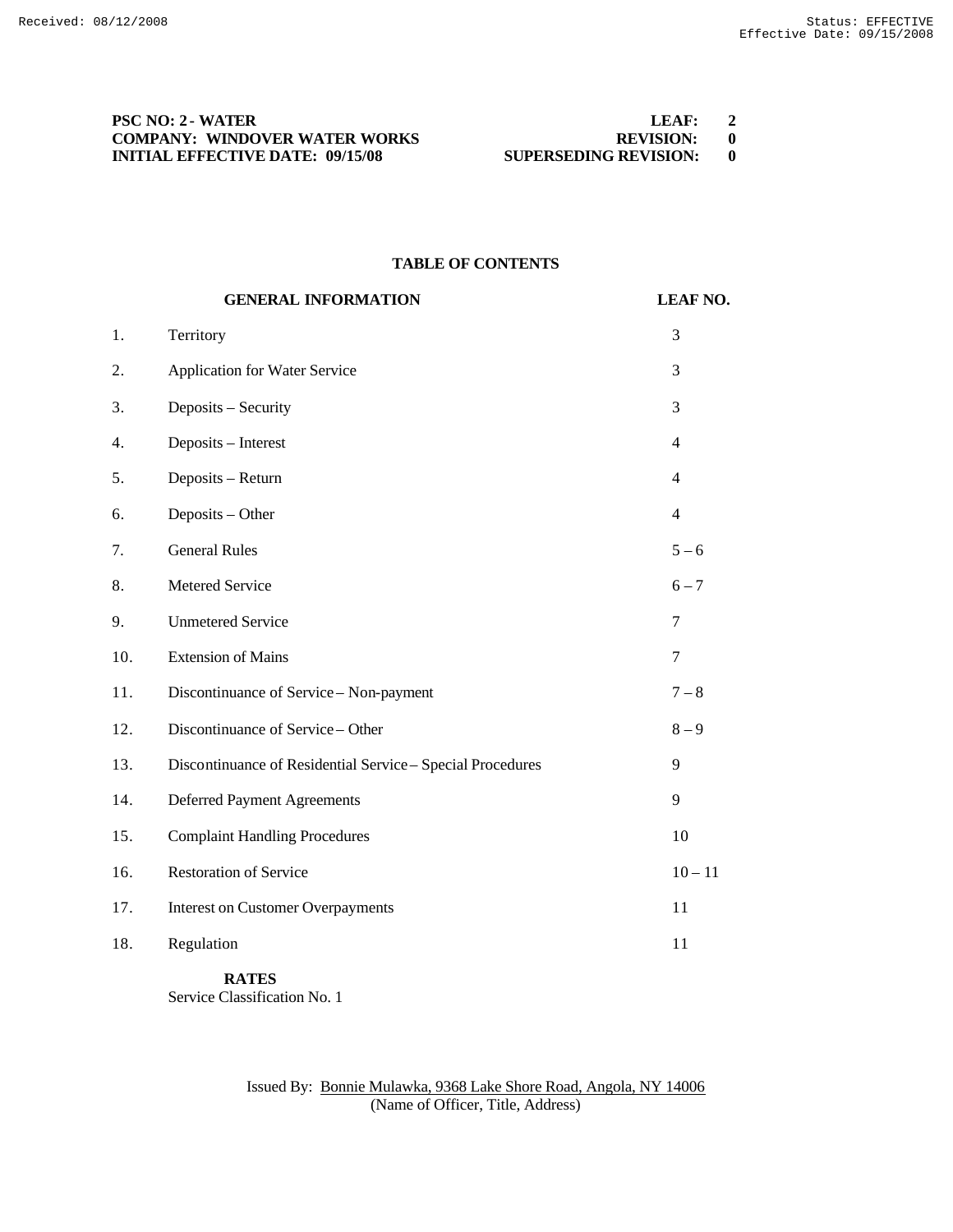**PSC NO: 2 - WATER LEAF: 3 COMPANY: WINDOVER WATER WORKS REVISION: 0 INITIAL EFFECTIVE DATE: 09/15/08 SUPERSEDING REVISION: 0**

# **GENERAL INFORMATION**

1. Territory (County, Town Development, Streets, etc.) Windover Farm, Derby, Town of Evans, Erie County

### 2. Application for Water Service

- A. Written application for service may be required.
- B. A separate application may be required for each premise.
- C. Premises may be subject to inspection by the company.
- D. Applications need not be accepted from customers with charges due on any water accounts with the company. The company must accept an application if the customer enters into a deferred payment agreement.
- E. Service pipe installations are subject to company approval.
- 3. Deposits Security
	- A. As a condition of receiving service, the company may require a deposit from customers that are delinquent (having a bill remaining unpaid 23 days from the date mailed), seasonal, short term or temporary or who have had service terminated for non-payment during the preceding 6 months. In addition, a deposit may also be required from a non-residential customer whose credit has not been established with the company. A delinquent customer shall be provided with a written notice 20 days before the deposit is assessed which states that failure to make timely payments will permit the company to require a deposit from such customer.
	- B. Deposits from applicants and customers may not exceed two times the estimated average monthly bill for a calendar year, except in the case of customers whose usage varies widely where deposits may not exceed twice the average monthly bill for the peak season.
	- C. The company shall perform an annual review of the billing history of every customer who has a deposit with the company to assure that a deposit is still required under (3A) above and that the amount of the deposit conforms with (3B) above. The company reserves the right to review the deposit at any time. If a review shows that the deposit held falls short of the amount the company may require by 25 percent or more, the company may require the payment of an additional amount. If a review shows that the deposit held exceeds the amount required by 25 percent or more, the company shall refund the excess to the customer. The customer may request a downward revision of the deposit.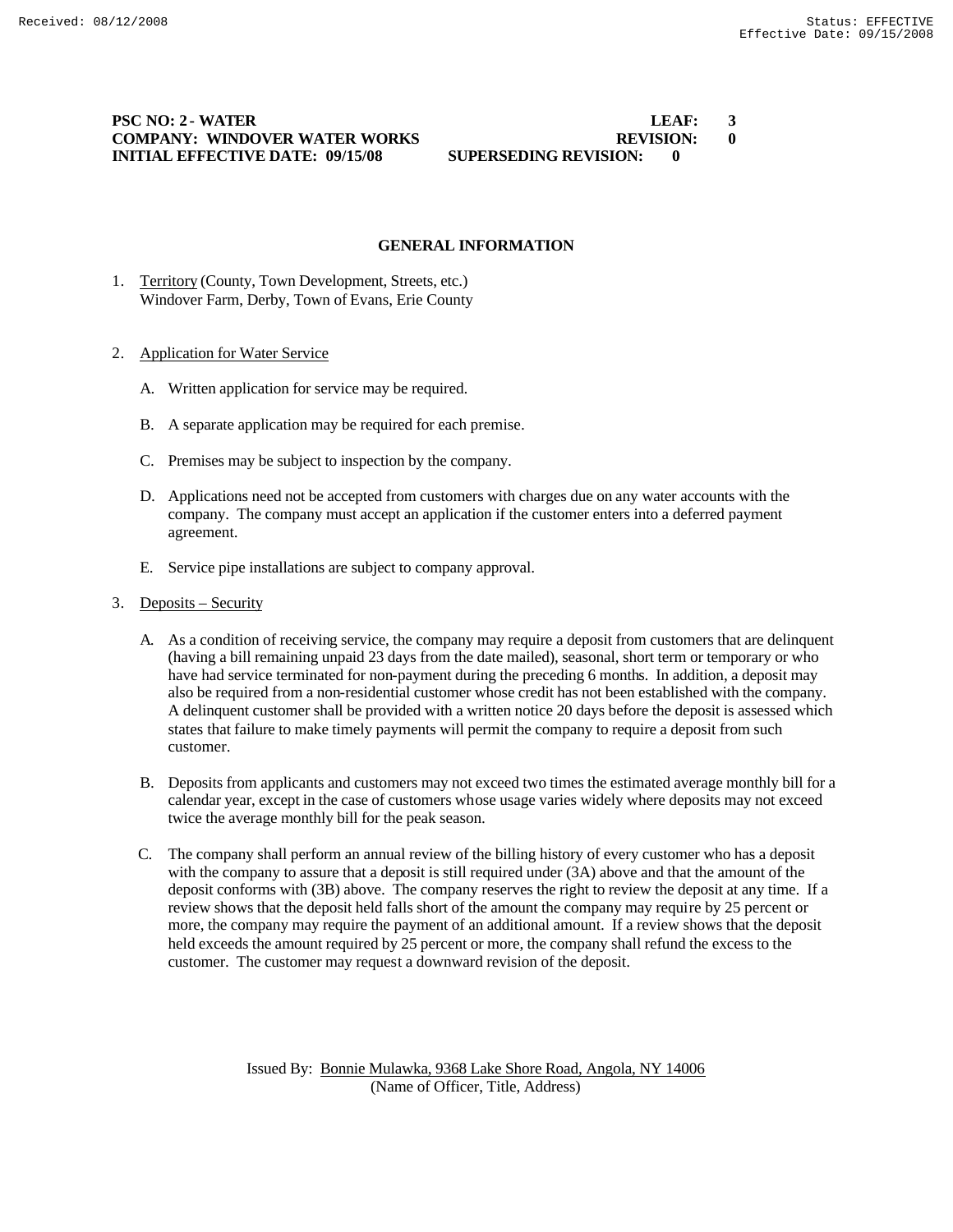### **PSC NO: 2 - WATER LEAF: 4 1.1 1.1 1.1 1.1 1.1 1.1 1.1 1.1 1.1 1.1 1.1 1.1 1.1 1.1 1.1 1.1 1.1 1.1 1.1 1.1 1.1 1.1 1.1 1.1 1.1 1.1 1.1 1.1 COMPANY: WINDOVER WATER WORKS REVISION: 0 INITIAL EFFECTIVE DATE: 09/15/08 SUPERSEDING REVISION: 0**

# **GENERAL INFORMATION**

### 4. Deposits – Interest

Every deposit shall earn simple interest at the rate per annum prescribed by the Public Service Commission. The interest must be paid to customers when the deposit is returned. If the deposit has been held for 12 consecutive months or more, the interest must be credited to the customer no later than the first bill rendered after the next succeeding first day of October and at the end of each succeeding 12 month period.

### 5. Deposits – Return

- A. The company shall return to a customer a deposit or portion of a deposit and all interest thereon no more than 30 days after:
	- (1) the day the account is closed and all bills are paid; or
	- (2) the date of the first bill for service rendered after a 12 month period during which time the customer was not delinquent, provided there is no other basis for the company to request a deposit; or
	- (3) a review of the deposit shows that a reduction of the deposit is warranted.
- B. A deposit or portion of a deposit plus interest thereon that is subject to return may be credited to the customer's account in the amount of any outstanding charges. If any balance remains, a refund check shall be issued.
- 6. Deposits Other
	- A. In the event that the applicant desires service for a trailer or other non-permanent structure, he shall deposit with the company all costs of the connection of such service. Said deposit shall bear simple interest as required above and shall be refunded at the end of 10 years, or sooner in the event that a permanent structure for such service connection is completed.
	- B. The company may also require deposits from customers to guarantee future payments as set forth in lawn sprinkler, main extension, or other forms of contracts which are in a form approved by the Public Service Commission. The interest rates for these deposits will be the same as the interest rates for security deposits and such interest will be credited to the customer as prescribed by Commission rules.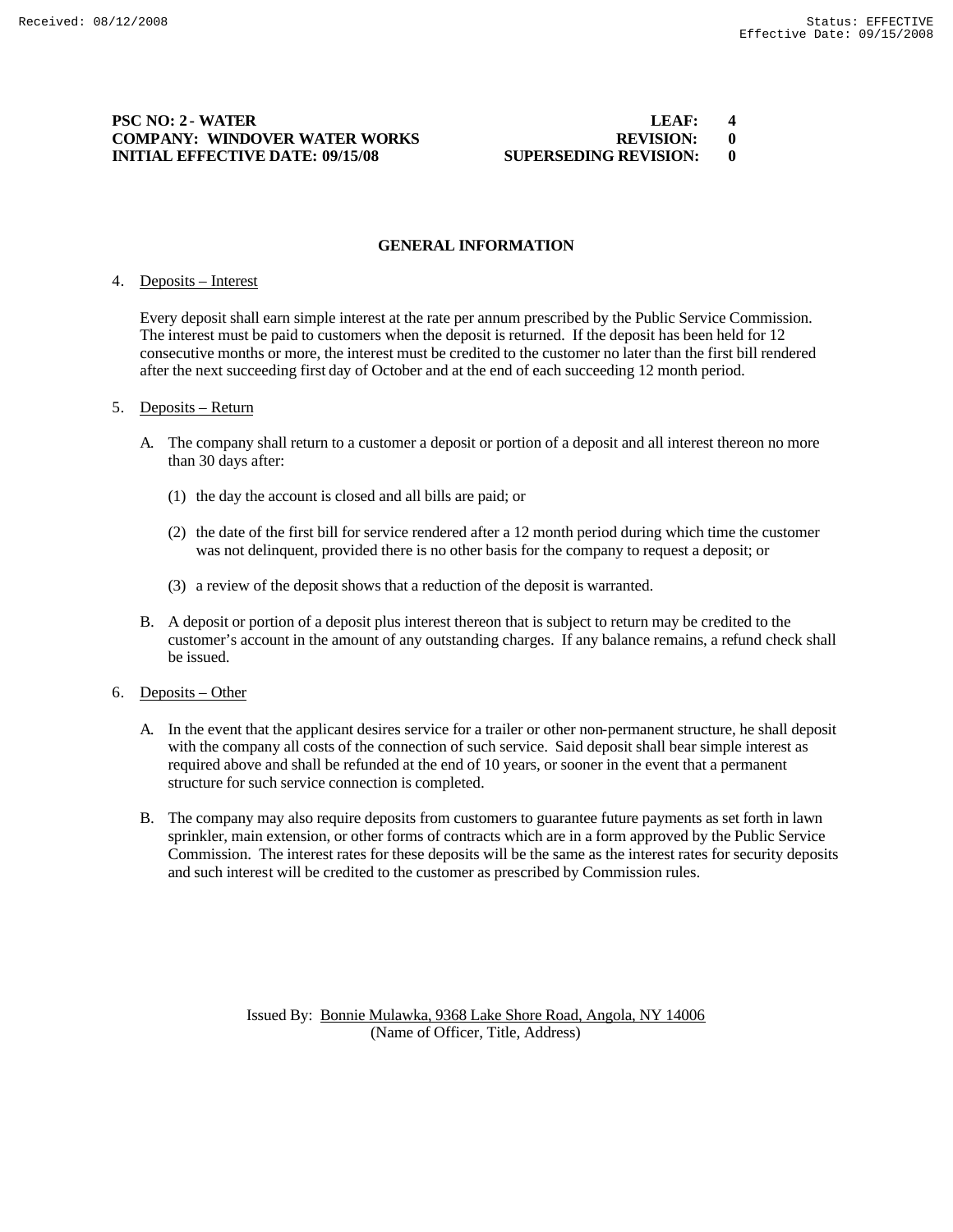## **PSC NO: 2 - WATER LEAF: 5<br>
COMPANY: WINDOVER WATER WORKS REVISION: 0 COMPANY: WINDOVER WATER WORKS REVISION: 0 INITIAL EFFECTIVE DATE: 09/15/08 SUPERSEDING REVISION: 0**

# **GENERAL INFORMATION**

### 7. General Rules

- A. Customers must provide 10 days' written notice prior to the date on which termination of service is requested or prior to a change of occupancy, until which date the customer will be responsible for payment of service.
- B. Fire hydrants shall not be used without the written permission of the company or unless in conformance with filed fire protection tariff provisions.
- C. The company will not be liable for damage resulting from the presence of its facilities, supply, or use of water service, except damage resulting from gross negligence of the company.
- D. The company may shut off water in its mains to make repairs and extensions. Where possible, proper advance notice will be made to customers affected.
- E. The use of water for sprinkling, swimming pools, or other less essential uses may be restricted or prohibited where such use may unreasonably reduce the adequacy of service for other domestic purposes.
- F. There must be a separate service for each premise.
- G. Installation of service pipes and mains will not normally be made when the ground is frozen.
- H. The customer is responsible for service pipes and plumbing within the property line. Any plumbing work done on the customer's service pipe is subject to approval by the company. No underground work shall be covered up until it has been inspected and approved by the company.
- I. All leaks on customer premises or the customer portion of the service pipe must be repaired as soon as possible.
- J. All mains, services (up to the property line) and other water system facilities will be maintained and replaced by the company.
- K. The company will supply water in the distribution system at pressures between 20 and 100 pounds per square inch (psi) and will strive, where practicable, to maintain a normal working pressure of 60 psi with a minimum of 35 psi. If the company makes changes to its system which cause the pressure to increase to over 100 psi to existing customers, the company will be responsible for the first installation of the necessary equipment in the customer's premises. From that point on the equipment will be considered part of the customer's internal plumbing and the customer will be responsible for its maintenance or replacement. If a water pressure reducing valve, in the customer's or applicant's opinion, is necessary or desired to safeguard the plumbing, it is the customer's or applicant's responsibility to purchase, install and maintain this equipment. Where a pressure reducing valve is used it is also advisable to install a suitable pressure relief valve. All installations will comply with the local building codes and standards and are considered a part of the customer's internal plumbing.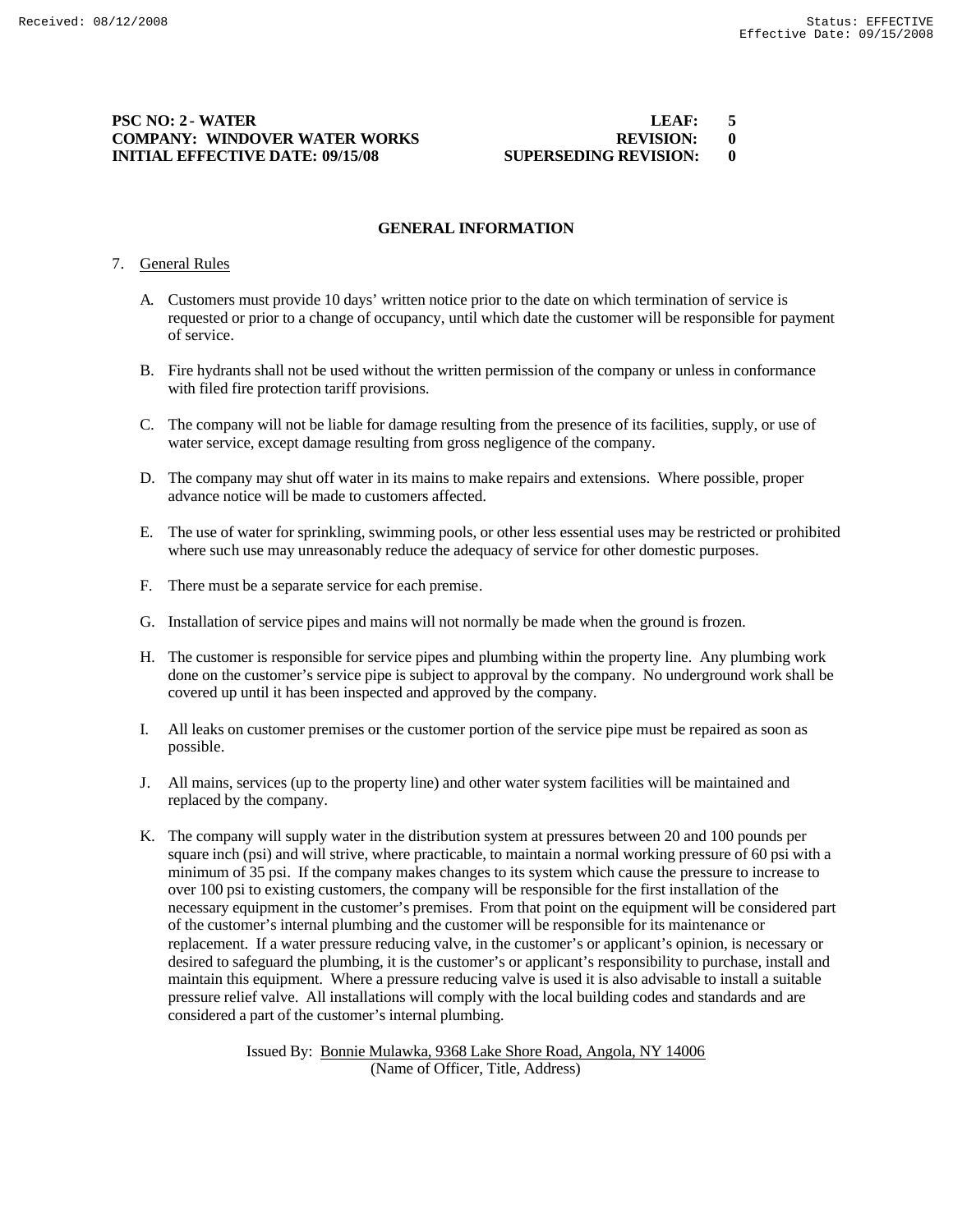# **PSC NO: 2 - WATER LEAF: 6 COMPANY: WINDOVER WATER WORKS REVISION: 0 INITIAL EFFECTIVE DATE: 09/15/08 SUPERSEDING REVISION: 0**

### **GENERAL INFORMATION**

- L. Where an applicant is seeking service at an elevation or gradient which could not otherwise be adequately serviced by existing plant, the company will require that the applicant bear the additional cost of providing such extraordinary service, or in the alternative, require the applicant to purchase, install and maintain the necessary special equipment, such as a hydro-pneumatic system, needed to serve the premises. The installation of a hydro-pneumatic system as part of the customer's internal plumbing may be subject to approval of the Health Department and should comply with local building codes and standards.
- M. Cross connections to water sources other than the company's or with other facilities are strictly prohibited. Customers must, at their expense, install and maintain such backflow prevention devices as may be required by the company in accordance with good water works practice or applicable laws or regulations.
- N. Customers must permit company representatives to enter their premises on reasonable request for purposes relating to the operation and maintenance of the company's system, including inspection of the customer's and the company's facilities, installation, reading, testing, replacement and removal of meters, and terminating and restoring service.
- O. No person shall maliciously, willfully or negligently break, damage, destroy, uncover, deface, block access to or tamper with any pipe, valve, meter, structure, appurtenance or equipment which is a part of the water works system.
- 8. Metered Service (if applicable and provided for in Service Class No. \_\_\_ or Nos. \_\_\_)
	- A. A meter of a type approved by the Commission is required for each premises.
	- B. The company will furnish, install, and maintain the meter. Unless the meter register is set at zero, the company shall attach a tag with the date and meter dial reading at the time of installation.
	- C. The customer will provide a location for the meter acceptable to the company and will be responsible for the cost of repairing damage resulting from human interference, frost, backflow of hot water, or other such causes.
	- D. Where the company agrees it is necessary to set a meter outside the building, it shall be installed at the expense of the customer in a pit acceptable to the company which is both water-tight and frostproof. The cover of the pit shall be fastened with a convenient locking device. Where the distance from the property line to the front wall of the building is greater than 75 feet, the company may require that the meter be set in a pit at or near the property line. If the pit is to be installed on property not owned or controlled by the customer, written consent of the owner of the property shall be obtained prior to the installation.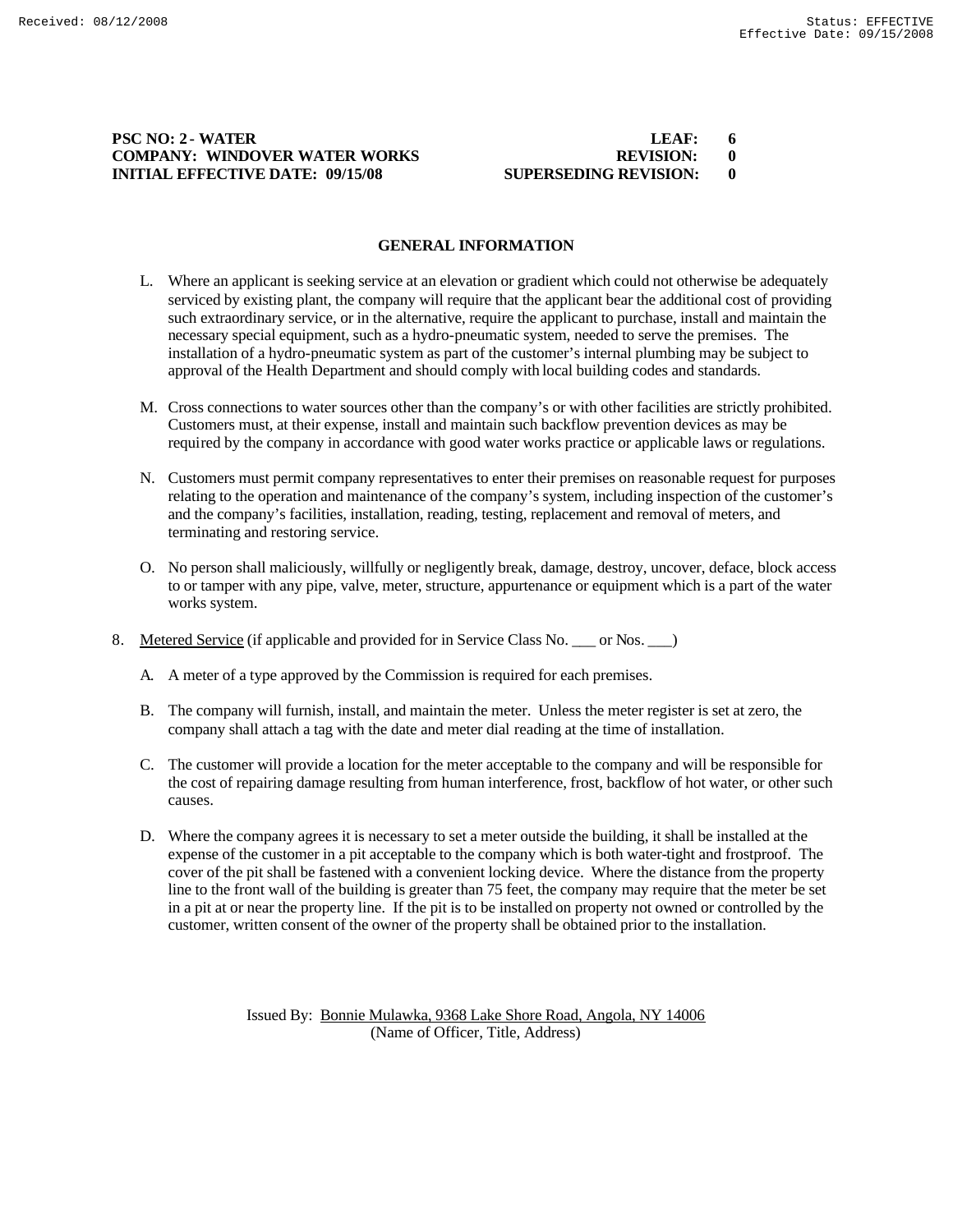# **PSC NO: 2 - WATER LEAF: 7 COMPANY: WINDOVER WATER WORKS REVISION: 0 INITIAL EFFECTIVE DATE: 09/15/08 SUPERSEDING REVISION: 0**

### **GENERAL INFORMATION**

- E. The company reserves the right to remove, test, and replace the meter.
- F. The company shall afford the customer an opportunity to verify the final reading of any water meter removed from the premises and obtain the customer's signature on a meter removal card which shows the date removed and the reading.
- G. Meters will be tested in conformance with rules of the Public Service Commission. In the case of a disputed account involving the accuracy of the meter, the company will have the meter tested upon the request of the customer. Should the customer request to have a second meter test within 1 year, the customer will be responsible for the actual cost incurred to have the meter tested including the cost to remove the meter, payable in advance to the company. This fee will be refunded if the meter's final weighted average is found to register in excess of 100 percent. Adjustments in bills for over-registration of the meter will be made in accordance with the current rules of the Public Service Commission.
- H. Bills will show meter readings and the dates read.
- I. Bills will be reasonably estimated where a meter has been inaccessible and will be so indicated on the bill.
- J. Where a meter has ceased to register or its percentage of accuracy cannot be determined, an estimated bill for the current period may be rendered. For all other periods the bill shall be the minimum applicable charge.
- 9. Unmetered Service (if applicable and provided for in Service Class No. \_\_\_ or Nos. \_\_)

All applicable provisions of this tariff shall apply.

10. Extension of Mains

Mains will be extended in conformance with Commission Rules and Regulations found in 16 NYCRR, Part 501.

11. Discontinuance of Service – Non –Payment

Service may be discontinued under the following provisions: for non-payment of any amount due for water supplied, for failure to make any payment due under a deferred payment agreement or for meter repairs (see Section 8C), for failure to post a required deposit or for failure to pay any fee or charge accruing under the contract or tariff.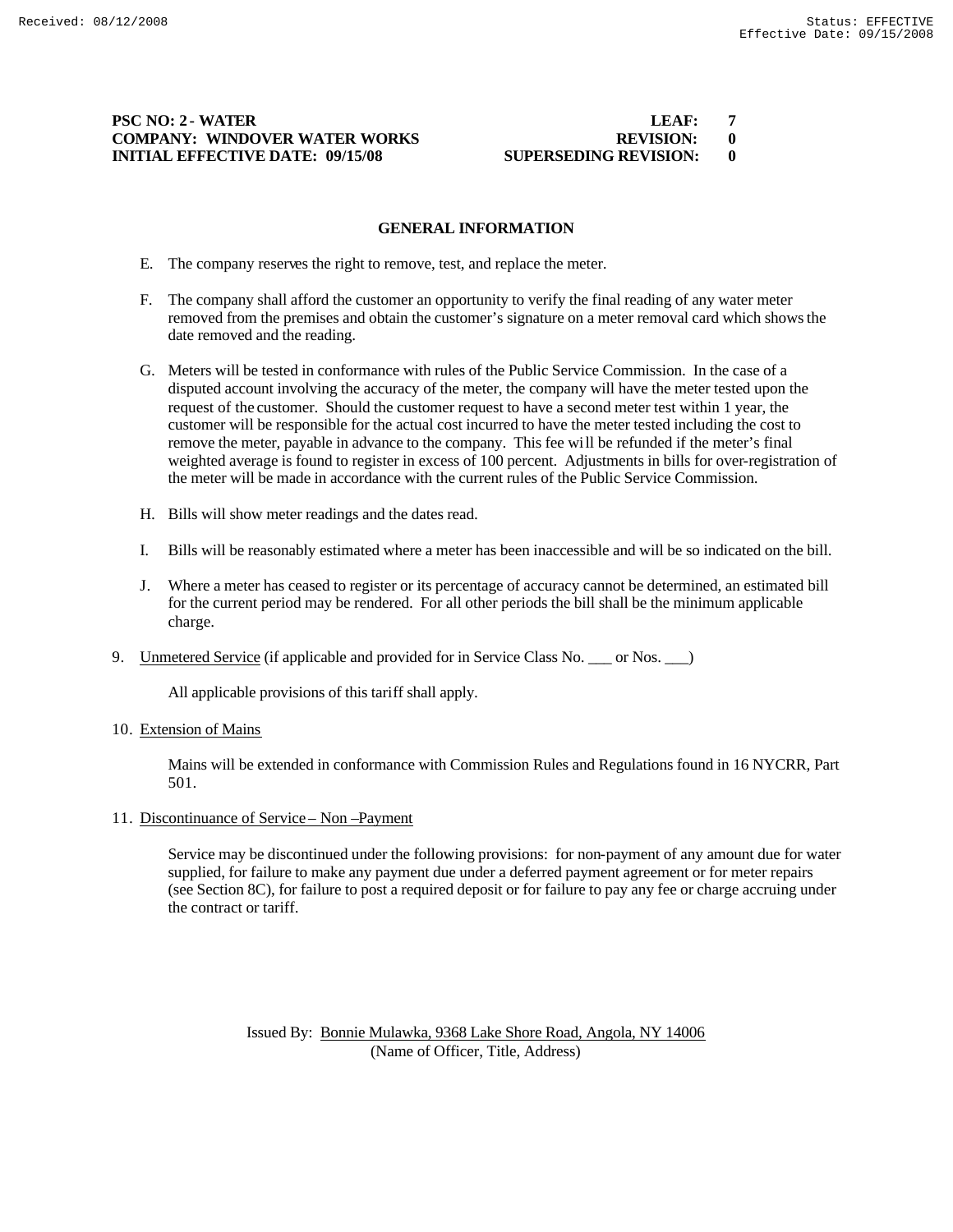## **PSC NO: 2 - WATER LEAF: 8 COMPANY: WINDOVER WATER WORKS REVISION: 0 INITIAL EFFECTIVE DATE: 09/15/08 SUPERSEDING REVISION: 0**

# **GENERAL INFORMATION**

- A. A bill not paid within 23 days of mailing is considered delinquent, the company may discontinue service after complying with 16 NYCRR, Part 533 which requires: (1) 15 days written notice if served personally, or (2) 15 days after a registered letter containing such notice has been signed or refused, or (3) 18 days after mailing written notice in a post-paid wrapper. Service will not be re-established until payment of all proper arrears, charges and deposits is made or a deferred payment agreement is entered into. Receipt of a subsequently dishonored negotiable instrument in response to a notice of discontinuance shall not constitute payment of the customer's account and the company shall not be required to issue additional notice prior to discontinuance. There will be a charge for processing all returned checks equal to the bank charge plus a handling fee of \$5.00 (not to exceed the maximum allowed by Section 5-328 of General Obligations Law).
- B. The company will not discontinue service to residential premises for non-payment of bills on a Friday, Saturday, Sunday, public holiday (as defined in General Construction Law), or on a day on which the utility's main office is closed. Discontinuance can only take place from Monday to Thursday between the hours of 8 a.m. and 4 p.m.
- C. The company will not discontinue service for non-payment of bills to any person or entity receiving public assistance if the payment for such service is to be paid directly by the Department of Social Services or by the local Social Services representatives.
- 12. Discontinuance of Service Other
	- A. Service rendered under any application, contract or agreement may be discontinued by the company after reasonable notice for any of the following reasons:
		- (1) For willful or indifferent waste of water due to any cause or for non-authorized use of water.
		- (2) For failure to protect from damage the meter and connection, or for failure to protect and maintain the service pipe or fixtures on the property of the customer in a condition satisfactory to the company.
		- (3) For tampering with any meter, connections, service pipe, curb cock, seal or any other appliance of the company controlling or regulating the customer's water supply.
		- (4) For failure to provide the company's employees reasonable access to the premises supplied, or for obstructing the way of ingress to the meter or any other appliances controlling or regulating the customer's water supply.
		- (5) In case of vacancy of the premises.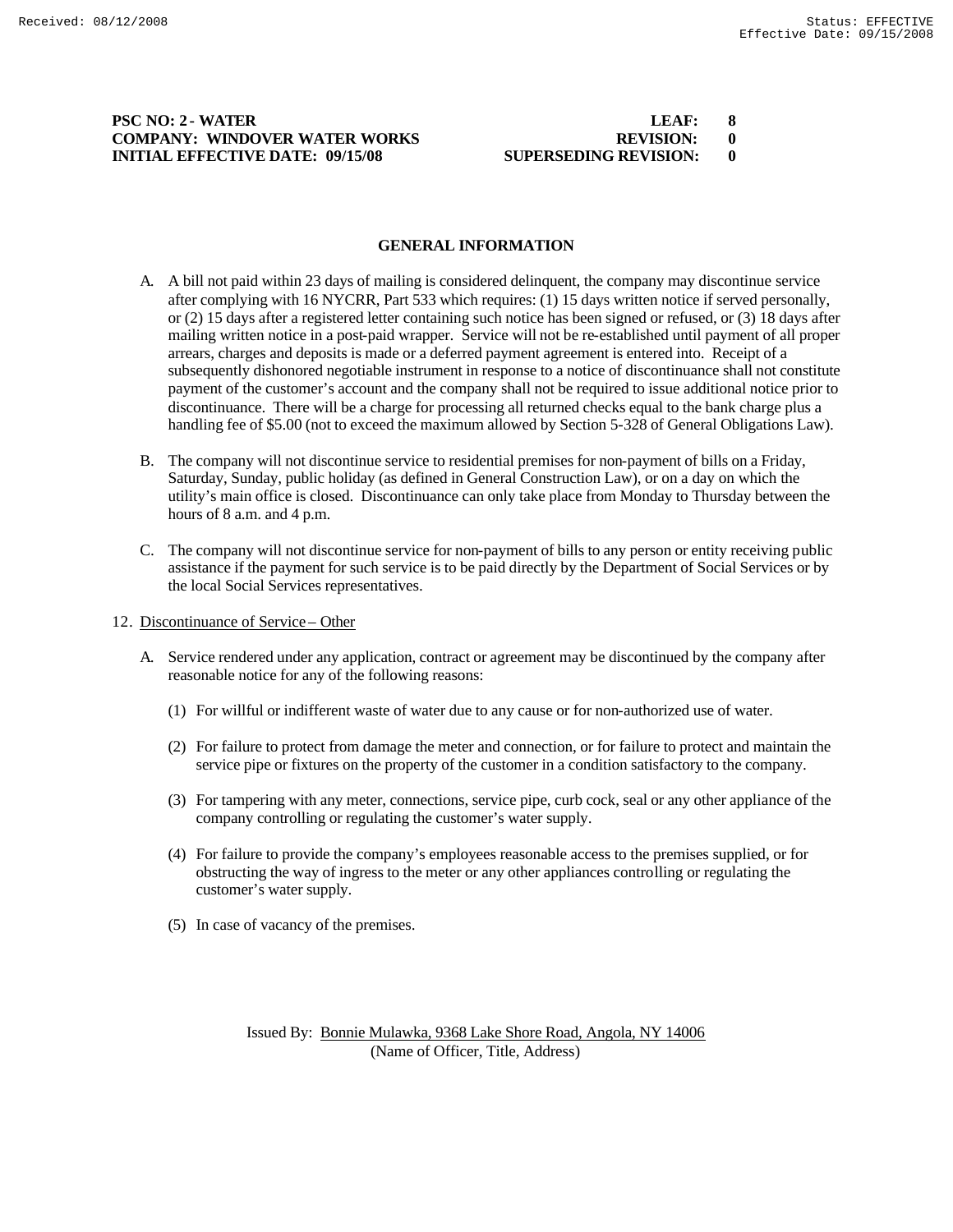## **PSC NO: 2 - WATER COMPANY: WINDOVER WATER WORKS INITIAL EFFECTIVE DATE: 09/15/08 SU**

| LEAF:                | g |
|----------------------|---|
| <b>REVISION:</b>     |   |
| UPERSEDING REVISION: |   |

### **GENERAL INFORMATION**

- (6) For cross connections.
- (7) For submetering or reselling water.
- (8) For non-compliance with water usage restrictions.
- (9) For violation of any rule or regulation of the company as filed with the Public Service Commission, provided such violation affects the reliability or integrity of the water system.
- B. Written notice of discontinuance of service shall contain the information required by 16 NYCRR Section 533.3 and will be given except in those instances where a public health hazard exists.
- C. The company may, at any time, temporarily discontinue water service in case of accident, or for the purpose of making connections, alterations, repairs, changes, etc.
- D. Except as stated in the preceding paragraph, or in the case of a violation that threatens the integrity of the water system, the company shall not discontinue service to any customer on a Friday, Saturday, Sunday, Public Holiday or on a day when the company is not open for business. Public Holiday shall refer to those holidays defined in the General Construction Law.

### 13. Discontinuance of Residential Service – Special Procedures

If termination of service would result in serious impairment to health and safety, the company must delay the termination of service or, if service has already been terminated, must restore service, for thirty days under the following conditions.

- A. all occupants are either blind, disabled, 62 years of age or older or 18 years of age or under;
- B. a medical emergency exists; or
- C. if heating would be affected between November 1 and April 1.

It is the customer's responsibility to notify the company that such conditions exist and to provide any required documentation. The company may require that the customer make appropriate arrangements to pay any arrears as well as pay current bills.

### 14. Deferred Payment Agreements

In addition to those circumstances in Section 13, the company will consider granting customers reasonable payment terms in cases where a customer is threatened with termination of service, or where the company has issued a backbill to a customer. Any such agreement may require the customer to make a reasonable down payment, and to pay bills when issued.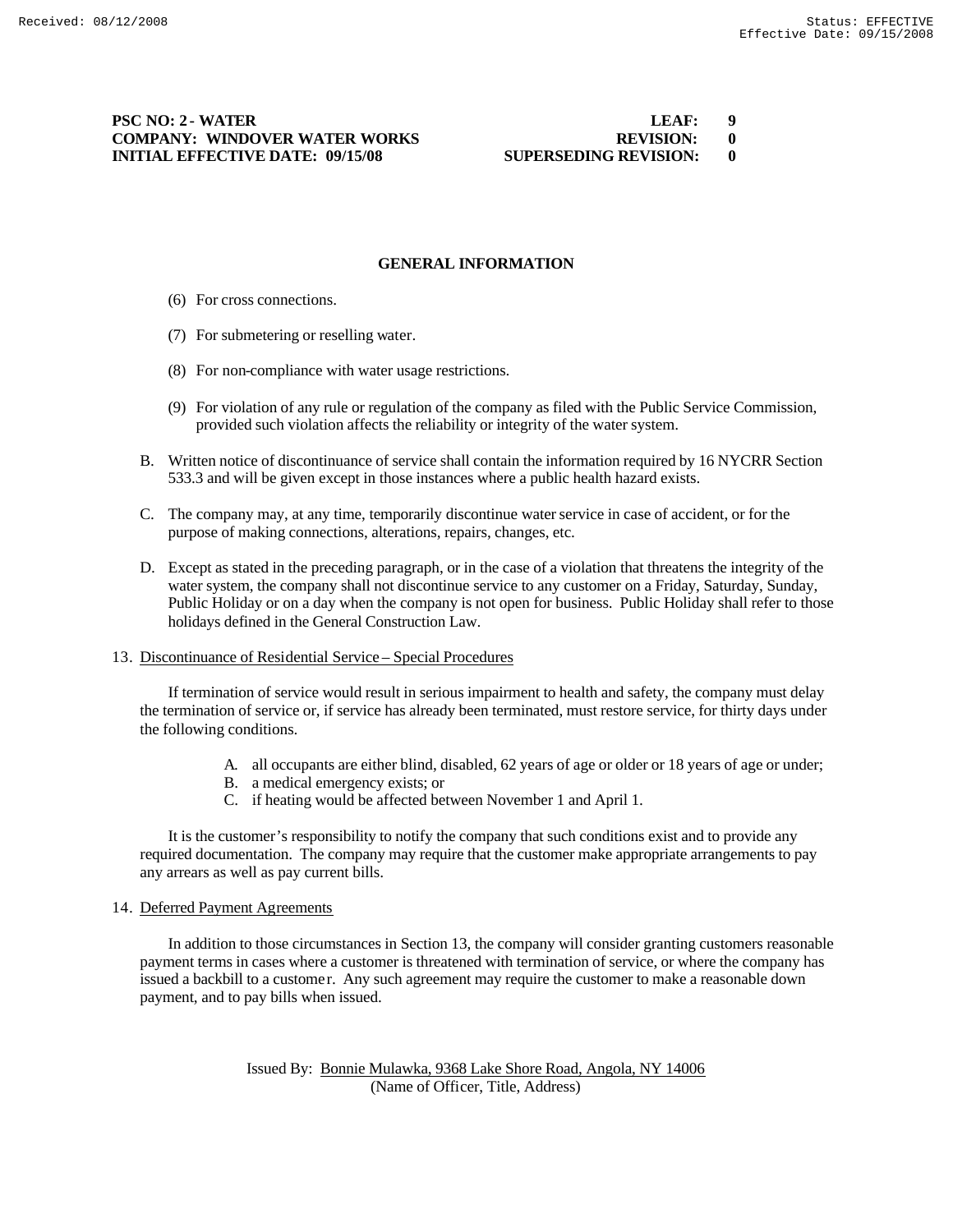### **PSC NO: 2 - WATER COMPANY: WINDOVER WATER WORKS INITIAL EFFECTIVE DATE: 09/15/08 SU**

| LEAF:                       | 10 |
|-----------------------------|----|
| <b>REVISION:</b>            | 0  |
| <b>JPERSEDING REVISION:</b> |    |

### **GENERAL INFORMATION**

### 15. Complaint Handling Procedures

- A. The company will promptly investigate and evaluate all complaints received from customers regarding bills for service rendered or required deposits. The results of the company's findings will be reported to the customer. During the period of investigation and evaluation, service will not be discontinued, nor shall a new notice of termination be issued, provided, however, that the customer will be required to pay the undisputed portion of any balance due, which may include for current usage.
- B. After the completion of such an investigation, if the company determines that the disputed service has been rendered, or that the disputed charge or deposit is proper in whole or in part, the company may require that the full bill or deposit be paid. Appropriate notices of the determination shall be given to the customer, and where notice of discontinuance of service was previously sent, or is served with the determination, such notice shall include a statement advising the customer of the availability of the Commission's complaint handling procedures, including the address and telephone number of the Department's Consumer Services Division. Where prior notice of discontinuance was sent, company procedure provides for discontinuance of service if customer fails to pay the proper amount due and owing within 5 days after notice of the company determination was served personally on the customer or at least 8 days after mailing of the notice. Under no circumstances will discontinuance of service occur if so precluded by the Commission.
- C. In situations where the complaint procedures of the Commission have been invoked and it is determined that the disputed service has been rendered or that the disputed charge or deposit is proper and prior notice of discontinuance was sent, a customer's service will not be discontinued for failure to pay the amount found due and owing until at least 5 days after notice of the Commission's determination, where personal service is made, or at least 8 days after mailing of such a notice.

### 16. Restoration of Service

A charge will be made to restore service after discontinuance at the customer's request, for non-payment or for violation of these rules.

This charge will be \$50.00 during normal business hours (8:00 a.m. to 4:00 p.m., Monday through Friday), \$75.00 outside of normal business hours Monday through Friday and \$100.00 on weekends or public holidays. The holidays for which the \$100.00 charge will apply are as follows:

New Year's Day Labor Day Dr. Martin Luther King, Jr. Day Columbus Day Lincoln's Birthday Veteran's Day Washington's Birthday Thanksgiving Day Memorial Day Christmas Day Independence Day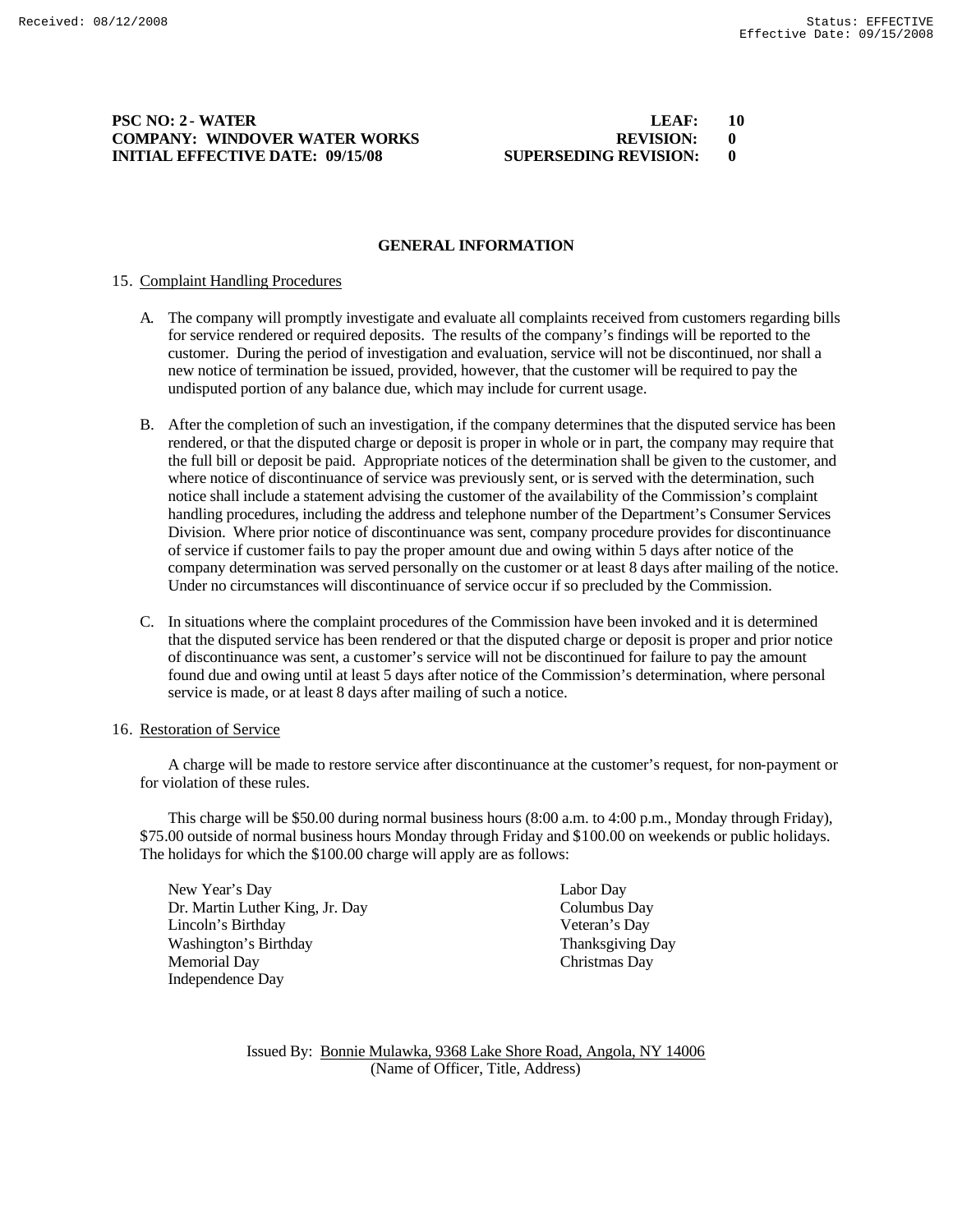# **PSC NO: 2 - WATER WATER WORKS LEAF:** 11 **COMPANY: WINDOVER WATER WORKS** REVISION: 0 **COMPANY: WINDOVER WATER WORKS REVISION: 0<br>
INITIAL EFFECTIVE DATE: 09/15/08 SUPERSEDING REVISION: 0 INITIAL EFFECTIVE DATE: 09/15/08 SUPERSEDING REVISION: 0**

### **GENERAL INFORMATION**

In a case where service is being restored after discontinuance for non-payment, the company may require full payment of all arrears as well as the restoration of service charge. If the company and the customer have entered into some form of payment agreement, the agreed upon down payment may be required before service will be restored.

If it becomes necessary to disconnect service at the main because of willful acts of a customer, the service restoration charge will include the actual costs incurred by the company to disconnect and reconnect the service.

### 17. Interest on Customer Overpayments

The company will provide interest on a customer overpayment as follows:

- A. A customer overpayment is defined as payment by the customer to the company in excess of the correct charge for water service supplied to the customer which was caused by erroneous billing by the utility.
- B. The rate of interest on such amounts shall be the greater of the unadjusted customer deposit rate or the applicable late payment rate, if any, for the service classification under which the customer was billed. Interest shall be paid from the date when the customer overpayment was made, adjusted for any changes in the deposit rate or late payment rate, and compounded monthly, until the date when the overpayment was refunded.
- C. The company will not pay interest on customer overpayments that are refunded within 30 days after such overpayment is received by the company.

### 18. Regulation

All matters, rules and other situations concerning the rendering of water service which are not specifically covered herein or in a provision of the New York State Codes, Rules and Regulations and which are subject to the jurisdiction of the Public Service Commission, and for which a customer and the company cannot agree as to an equitable and fair solution will be referred to said Commission to be resolved. Either the customer or the company may request that a rule or provision of this tariff be changed for a particular situation.